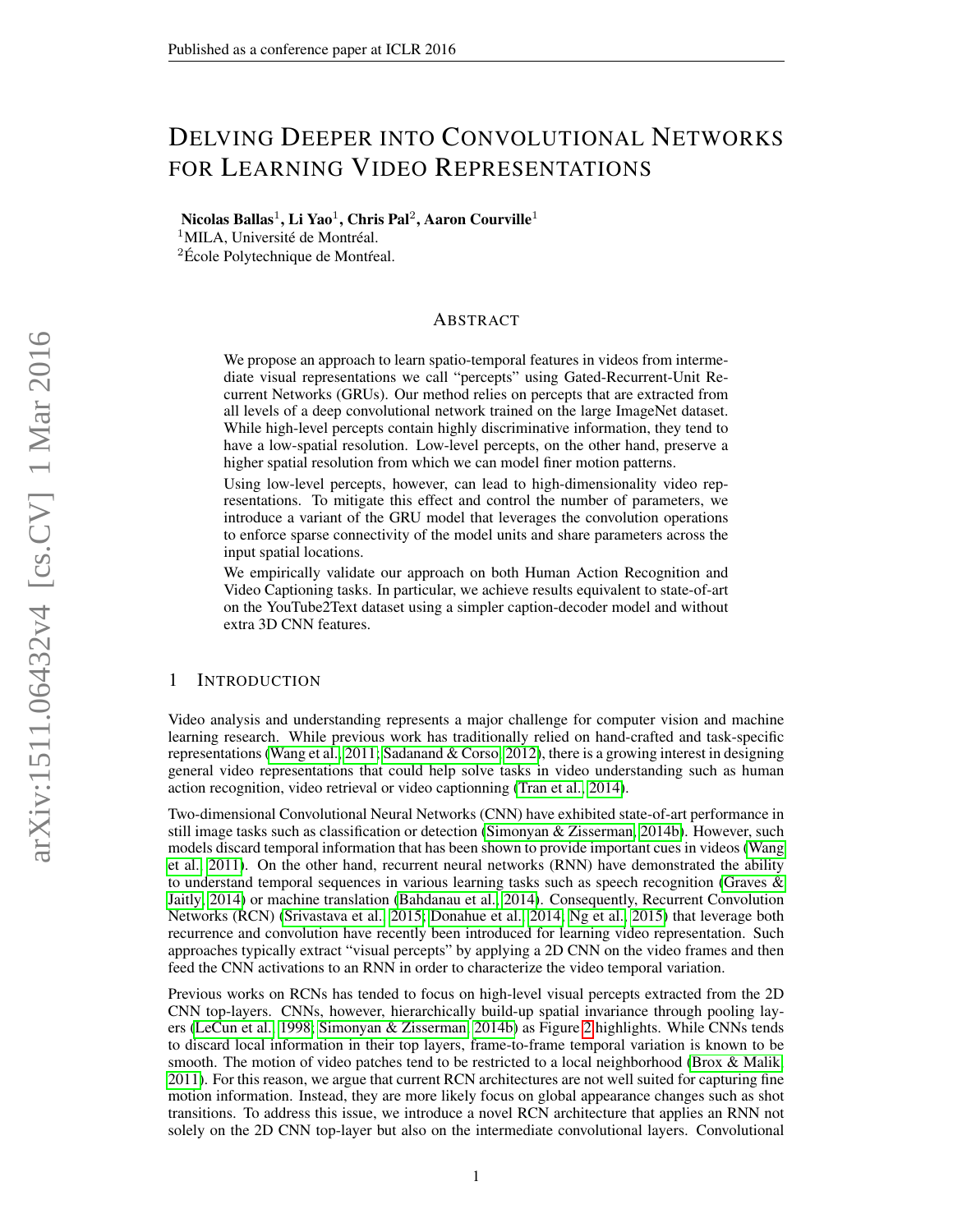

Figure 1: Visualization of convolutional maps on successive frames in video. As we go up in the CNN hierarchy, we observe that the convolutional maps are more stable over time, and thus discard variation over short temporal windows.

layer activations, or convolutional maps, preserve a finer spatial resolution of the input video from which local spatio-temporal patterns are extracted.

Applying an RNN directly on intermediate convolutional maps, however, inevitably results in a drastic number of parameters characterizing the input-to-hidden transformation due to the convolutional maps size. On the other hand, convolutional maps preserve the frame spatial topology. We propose to leverage this topology by introducing sparsity and locality in the RNN units to reduce the memory requirement. We extend the GRU-RNN model [\(Cho et al., 2014\)](#page-8-2) and replace the fully-connected RNN linear product operation with a convolution. Our GRU-extension therefore encodes the locality and temporal smoothness prior of videos directly in the model structure.

We evaluate our solution on UCF101 human action recognition from [Soomro et al.](#page-9-7) [\(2012\)](#page-9-7) as well as the YouTube2text video captioning dataset from [Chen & Dolan](#page-8-3) [\(2011\)](#page-8-3). Our experiments show that leveraging "percepts" at multiple resolutions to model temporal variation improves performance over our baseline model with respective gains of 3.4% for action recognition and 10% for video captioning.

## 2 GRU: GATED RECURRENT UNIT NETWORKS

In this section, we review Gated-Recurrent-Unit (GRU) networks which are a particular type of RNN. An RNN model is applied to a sequence of inputs, which can have variable lengths. It defines a recurrent hidden state whose activation at each time is dependent on that of the previous time. Specifically, given a sequence  $X = (x_1, x_2, ..., x_T)$ , the RNN hidden state at time t is defined as  $h_t = \phi(h_{t-1}, x_t)$ , where  $\phi$  is a nonlinear activation function. RNNs are known to be difficult to train due to the exploding or vanishing gradient effect [\(Bengio et al., 1994\)](#page-8-4). However, variants of RNNs such as Long Short Term Memory (LSTM) [\(Hochreiter & Schmidhuber, 1997\)](#page-9-8) or Gated Recurrent Units (GRU) [\(Cho et al., 2014\)](#page-8-2) have empirically demonstrated their ability to model long-term temporal dependency in various task such as machine translation or image/video caption generation. In this paper, we will mainly focus on GRU networks as they have shown similar performance to LSTMs but with a lower memory requirement [\(Chung et al., 2014\)](#page-9-9).

GRU networks allow each recurrent unit to adaptively capture dependencies of different time scales. The activation  $h_t$  of the GRU is defined by the following equations:

$$
\mathbf{z}_t = \sigma(\mathbf{W}_z \mathbf{x}_t + \mathbf{U}_z \mathbf{h}_{t-1}), \tag{1}
$$

$$
\mathbf{r}_t = \sigma(\mathbf{W}_r \mathbf{x}_t + \mathbf{U}_r \mathbf{h}_{t-1}), \tag{2}
$$

$$
\tilde{\mathbf{h}}_t = \tanh(\mathbf{W}\mathbf{x}_t + \mathbf{U}(\mathbf{r}_t \odot \mathbf{h}_{t-1}), \tag{3}
$$

$$
\mathbf{h}_t = (1 - \mathbf{z}_t) \mathbf{h}_{t-1} + \mathbf{z}_t \tilde{\mathbf{h}}_t, \tag{4}
$$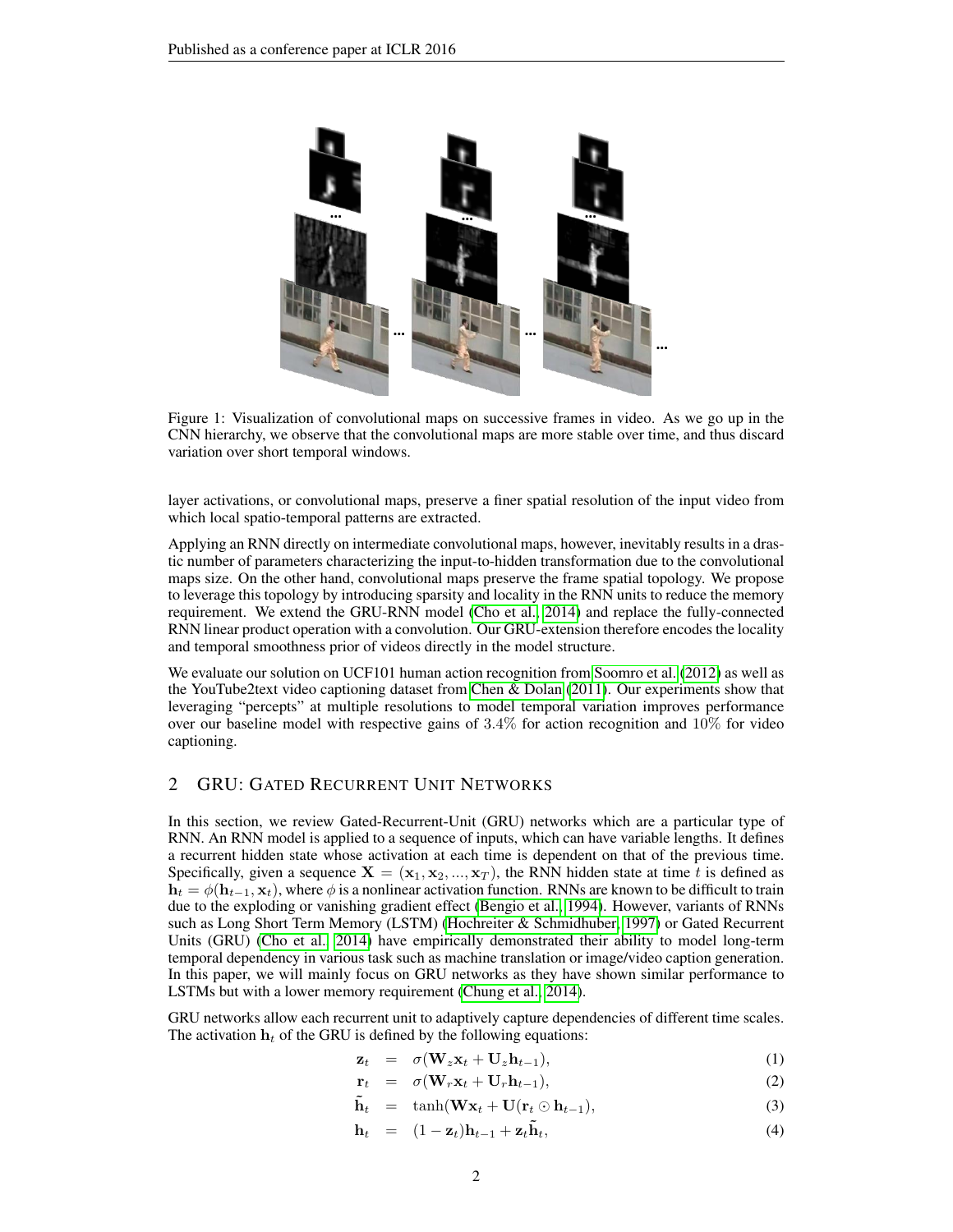<span id="page-2-0"></span>

Figure 2: High-level visualization of our model. Our approach leverages convolutional maps from different layers of a pretrained-convnet. Each map is given as input to a convolutional GRU-RNN (hence GRU-RCN) at different time-step. Bottom-up connections may be optionally added between RCN layers to form Stack-GRU-RCN.

where  $\odot$  is an element-wise multiplication.  $z_t$  is an update gate that decides the degree to which the unit updates its activation, or content.  $r_t$  is a reset gate.  $\sigma$  is the sigmoid function. When a unit  $r_t^i$  is close to 0, the reset gate forgets the previously computed state, and makes the unit act as if it is reading the first symbol of an input sequence.  $\mathbf{h}_t$  is a candidate activation which is computed similarly to that of the traditional recurrent unit in an RNN.

# 3 DELVING DEEPER INTO CONVOLUTIONAL NEURAL NETWORKS

This section delves into the main contributions of this work. We aim at leveraging visual percepts from different convolutional levels in order to capture temporal patterns that occur at different spatial resolution.

Let's consider  $(\mathbf{x}_t^1, ..., \mathbf{x}_t^{L-1}, \mathbf{x}_t^L)_{(t=1..T)}$ , a set of 2D convolutional maps extracted from L layers at different time steps in a video. We propose two alternative RCN architectures, GRU-RCN, and Stacked-GRU-RCN (illustrated in Figure [2\)](#page-2-0) that combines information extracted from those convolutional maps.

## 3.1 GRU-RCN:

In the first RCN architecture, we propose to apply  $L$  RNNs independently on each convolutional map. We define L RNNs as  $\phi^1, ..., \phi^L$ , such that  $h_t^l = \phi^l(\mathbf{x}_t^l, \mathbf{h}_{t-1}^l)$ . The hidden representation of the final time step  $\mathbf{h}_T^1, ..., \mathbf{h}_T^L$  are then fed to a classification layer in the case of action recognition, or to a text-decoder RNN for caption generation.

To implement the RNN recurrent function  $\phi^l$ , we propose to leverage Gated Recurrent Units [\(Cho](#page-8-2) [et al., 2014\)](#page-8-2). GRUs were originally introduced for machine translation. They model input to hiddenstate and hidden to hidden transitions using fully connected units. However, convolutional map inputs are 3D tensors (spatial dimension and input channels). Applying a GRU directly can lead to a drastic number of parameters. Let  $N_1$ ,  $N_2$  and  $O_x$  be the input convolutional map spatial size and number of channels. Applying a GRU directly would require input-to-hidden parameters  $\mathbf{W}^l$ ,  $\mathbf{W}^l_z$ and  $\mathbf{W}_r^l$  to be of size  $\tilde{N}_1 \times \tilde{N}_2 \times O_x \times O_h$  where  $O_h$  is the dimensionality of the GRU hidden representation.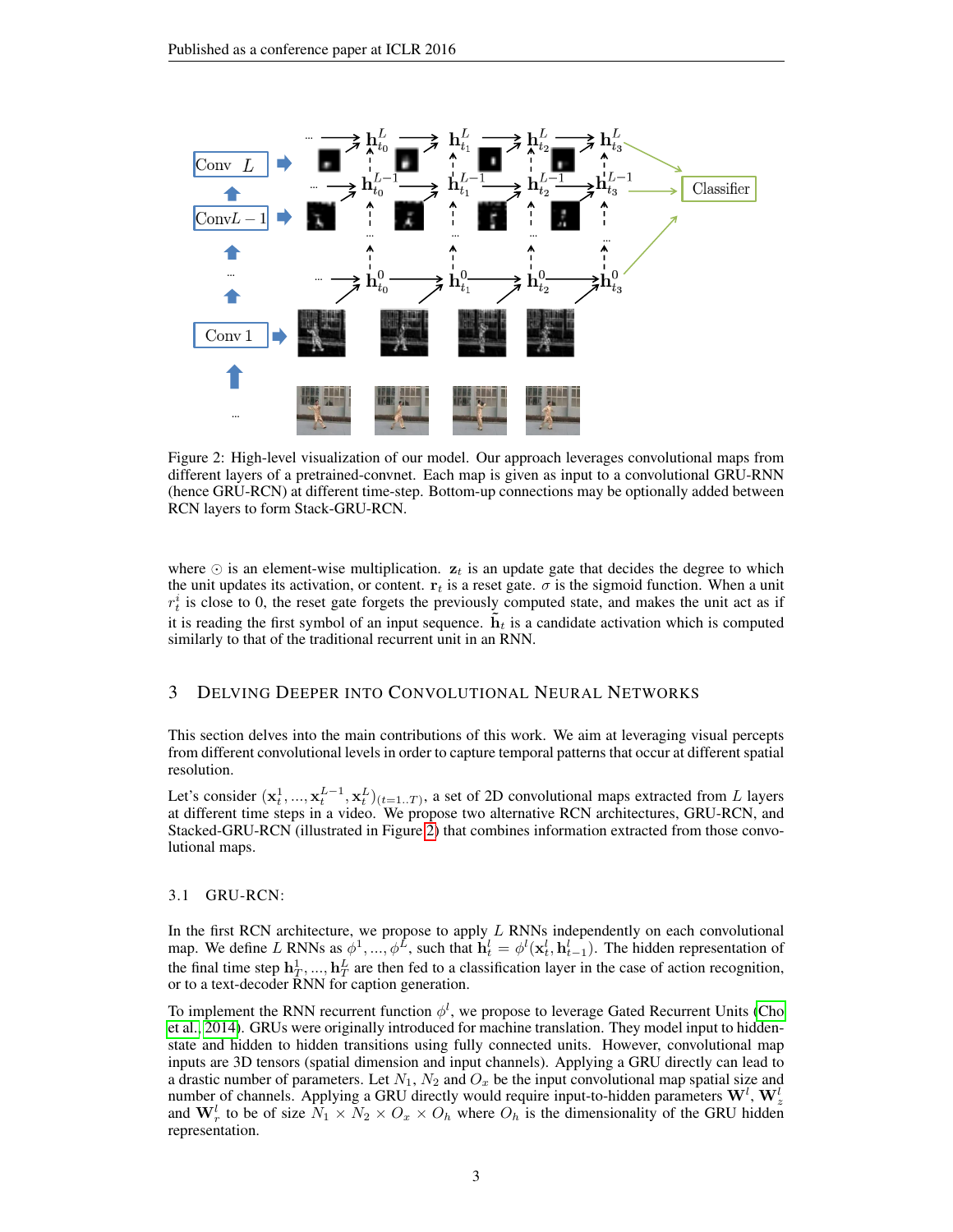Fully-connected GRUs do not take advantage of the underlying structure of convolutional maps. Indeed, convolutional maps are extracted from images that are composed of patterns with strong local correlation which are repeated over different spatial locations. In addition, videos have smooth temporal variation over time, *i.e.* motion associated with a given patch in successive frames will be restricted in a local spatial neighborhood. We embed such a prior in our model structure and replace the fully-connected units in GRU with convolution operations. We therefore obtain recurrent units that have sparse connectivity and share their parameters across different input spatial locations:

$$
\mathbf{z}_t^l = \sigma(\mathbf{W}_z^l \ast \mathbf{x}_t^l + \mathbf{U}_z^l \ast \mathbf{h}_{t-1}^l), \tag{5}
$$

$$
\mathbf{r}_t^l = \sigma(\mathbf{W}_r^l \ast \mathbf{x}_t^l + \mathbf{U}_r^l \ast \mathbf{h}_{t-1}^l), \tag{6}
$$

$$
\tilde{\mathbf{h}}_t^l = \tanh(\mathbf{W}^l * \mathbf{x}_t^l + \mathbf{U} * (\mathbf{r}_t^l \odot \mathbf{h}_{t-1}^l), \tag{7}
$$

$$
\mathbf{h}_t^l = (1 - \mathbf{z}_t^l) \mathbf{h}_{t-1}^l + \mathbf{z}_t^l \tilde{\mathbf{h}}_t^l, \tag{8}
$$

where  $*$  denotes a convolution operation. In this formulation, Model parameters  $\mathbf{W}, \mathbf{W}_z^l, \mathbf{W}_r^l$  and  $U^l$ ,  $U_z^l$ ,  $U_r^l$  are 2D-convolutional kernels. Our model results in hidden recurrent representation that preserves the spatial topology,  $h_t^l = (h_t^l(i,j))$  where  $h_t^l(i,j)$  is a feature vector defined at the location  $(i, j)$ . To ensure that the spatial size of the hidden representation remains fixed over time, we use zero-padding in the recurrent convolutions.

Using convolution, parameters  $W^l$ ,  $W_z^l$  and  $W_r^l$  have a size of  $k_1\times k_2\times O_x\times O_h$  where  $k_1\times k_2$  is the convolutional kernel spatial size (usually  $3 \times 3$ ), chosen to be significantly lower than convolutional map size  $N_1 \times N_2$ . The candidate hidden representation  $\mathbf{h}_t(i, j)$ , the activation gate  $\mathbf{z}_k(i, j)$  and the reset gate  $\mathbf{r}_k(i, j)$  are defined based on a local neigborhood of size  $(k_1 \times k_2)$  at the location $(i, j)$ in both the input data  $x_t$  and the previous hidden-state  $h_{t-1}$ . In addition, the size of receptive field associated with  $h^l(i, j)_t$  increases in the previous presentation  $h_{t-1}^l, h_{t-2}^l...$  as we go back further in time. Our model is therefore capable of characterizing spatio-temporal patterns with high spatial variation in time.

A GRU-RCN layer applies 6 2D-convolutions at each time-step (2 per GRU gate and 2 for computing the candidate activation). If we assume for simplicity that the input-to-hidden and hidden-tohidden convolutions have the same kernel size and perserve the input dimension, GRU-RCN requires  $O(3TN_1N_2k_1k_2(O_xO_h+O_hO_h))$  multiplications. GRU-RCN sparse connectivity therefore saves computation compared to a fully-connected RNN that would require  $O(3TN_1N_2N_1N_2(O_xO_h +$  $O_h O_h$ )) computations. Memorywise, GRU-RCN needs to store the parameters for all 6 convolutions kernels leading to  $O(3k_1k_2(O_xO_h+O_hO_h))$  parameters.

## 3.2 STACKED GRU-RCN:

r

In the second RCN architecture, we investigate the importance of bottom-up connection across RNNs. While GRU-RCN applies each layer-wise GRU-RNN in an independent fashion, Stacked GRU-RCN preconditions each GRU-RNN on the output of the previous GRU-RNN at the current time step:  $\mathbf{h}_t^l = \phi^l(\mathbf{h}_{t-1}^l, \mathbf{h}_t^{l-1}, \mathbf{x}_t^l)$ . The previous RNN hidden representation is given as an extrainput to the GRU convolutional units:

$$
\mathbf{z}_l^l = \sigma(\mathbf{W}_z^l \ast \mathbf{x}_t^l + \mathbf{W}_{z^l}^l \ast \mathbf{h}_t^{l-1} + \mathbf{U}_z^l \ast \mathbf{h}_{t-1}^l),
$$
\n(9)

$$
t_t^l = \sigma(\mathbf{W}_r^l * \mathbf{x}_t^l + \mathbf{W}_{r^l}^l * \mathbf{h}_t^{l-1} + \mathbf{U}_r^l \mathbf{h}_{t-1}^l),
$$
\n(10)

$$
\tilde{\mathbf{h}}_t^l = \tanh(\mathbf{W}^l * \mathbf{x}_t^l + \mathbf{U}^l * (\mathbf{r}_t \odot \mathbf{h}_{t-1}^l), \tag{11}
$$

$$
\mathbf{h}_t^l = (1 - \mathbf{z}_t^l) \mathbf{h}_{t-1}^l + \mathbf{z}_t^l \tilde{\mathbf{h}}_t^l, \tag{12}
$$

Adding this extra-connection brings more flexibility and gives the opportunity for the model to leverage representations with different resolutions.

#### 4 RELATED WORK

Deep learning approaches have recently been used to learn video representations and have produced state-of-art results [\(Karpathy et al., 2014;](#page-9-10) [Simonyan & Zisserman, 2014a;](#page-9-11) [Wang et al., 2015b;](#page-10-2) [Tran](#page-10-1) [et al., 2014\)](#page-10-1). [Karpathy et al.](#page-9-10) [\(2014\)](#page-9-10); [Tran et al.](#page-10-1) [\(2014\)](#page-10-1) proposed to use 3D CNN learn a video representations, leveraging large training datasets such as the Sport 1 Million. However, unlike image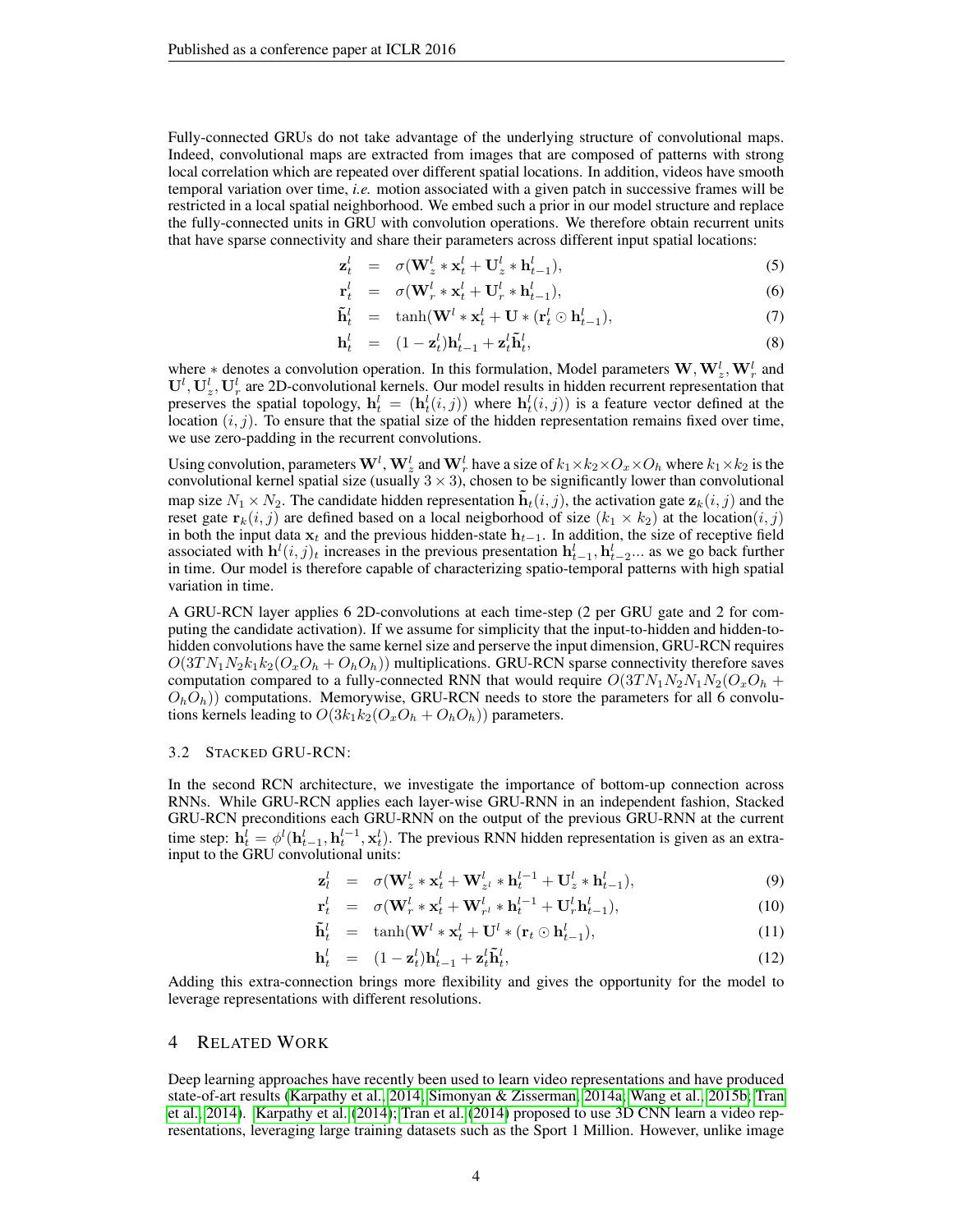classification [\(Simonyan & Zisserman, 2014b\)](#page-9-1), CNNs did not yield large improvement over these traditional methods [\(Lan et al., 2014\)](#page-9-12) highlighting the difficulty of learning video representations even with large training dataset. [Simonyan & Zisserman](#page-9-11) [\(2014a\)](#page-9-11) introduced a two-stream framework where they train CNNs independently on RGB and optical flow inputs. While the flow stream focuses only on motion information, the RGB stream can leverage 2D CNN pre-trained on image datasets. Based on the Two Stream representation, [Wang et al.](#page-10-3) [\(2015a\)](#page-10-3) extracted deep feature and conducted trajectory constrained pooling to aggregate convolutional feature as video representations.

RNN models have also been used to encode temporal information for learning video representations in conjonction with 2D CNNs. [Ng et al.](#page-9-5) [\(2015\)](#page-9-5); [Donahue et al.](#page-9-4) [\(2014\)](#page-9-4) applied an RNN on top of the the two-stream framework, while [Srivastava et al.](#page-9-3) [\(2015\)](#page-9-3) proposed, in addition, to investigate the benefit of learning a video representation in an unsupervised manner. Previous works on this topic has tended to focus only on high-level CNN "visual percepts". In contrast, our approach proposes to leverage visual "percepts" extracted from different layers in the 2D-CNN.

Recently, [Shi et al.](#page-9-13) [\(2015\)](#page-9-13) also proposed to leverage convolutional units inside an RNN network. However, they focus on different task (now-casting) and a different RNN model based on an LSTM. In addition, they applied their model directly on pixels. Here, we use recurrent convolutional units on pre-trained CNN convolutional maps, to extract temporal pattern from visual "percepts" with different spatial sizes.

# 5 EXPERIMENTATION

This section presents an empirical evaluation of the proposed GRU-RCN and Stacked GRU-RCN architectures. We conduct experimentations on two different tasks: human action recognition and video caption generation.

# 5.1 ACTION RECOGNITION

We evaluate our approach on the UCF101 dataset [Soomro et al.](#page-9-7) [\(2012\)](#page-9-7). This dataset has 101 action classes spanning over 13320 YouTube videos clips. Videos composing the dataset are subject to large camera motion, viewpoint change and cluttered backgrounds. We report results on the dataset UCF101 first split, as this is most commonly used split in the literature. To perform proper hyperparameter seach, we use the videos from the UCF-Thumos validation split [Jiang et al.](#page-9-14) [\(2014\)](#page-9-14) as the validation set.

# 5.1.1 MODEL ARCHITECTURE

In this experiment, we consider the RGB and flow representations of videos as inputs. We extract visual "percept" using VGG-16 CNNs that consider either RGB or flow inputs. VGG-16 CNNs are pretrained on ImageNet [\(Simonyan & Zisserman, 2014b\)](#page-9-1) and fine-tuned on the UCF-101 dataset, following the protocol in [Wang et al.](#page-10-2) [\(2015b\)](#page-10-2). We then extract the convolution maps from *pool2*, *pool3*, *pool4*, *pool5* layers and the fully-connected map from layer *fc-7* (which can be view as a feature map with a  $1 \times 1$  spatial dimension). Those features maps are given as inputs to our RCN models.

We design and evaluate three RCN architectures for action recognition. In the first RCN architecture, GRU-RCN, we apply 5 convolutional GRU-RNNs independently on each convolutional map. Each convolution in the GRU-RCN has zero-padded  $3 \times 3$  convolutions that preserves the spatial dimension of the inputs . The number of channels of each respective GRU-RNN hidden-representations are 64, 128, 256, 256, 512. After the RCN operation we obtain 5 hidden-representations for each time step. We apply average pooling on the hidden-representations of the last time-step to reduce their spatial dimension to  $1 \times 1$ , and feed the representations to 5 classifiers, composed by a linear layer with a softmax nonlineary. Each classifier therefore focuses on only 1 hidden-representation extracted from the convolutional map of a specific layer. The classifier outputs are then averaged to get the final decision. A dropout ratio of 0.7 is applied on the input of each classifiers.

In the second RCN architecture, Stacked GRU-RCN, we investigate the usefulness of bottom-up connections. Our stacked GRU-RCN uses the same base architecture as the GRU-RCN, consisting of 5 convolutional GRU-RNNs having 64, 128, 256, 256 channels respectively. However, each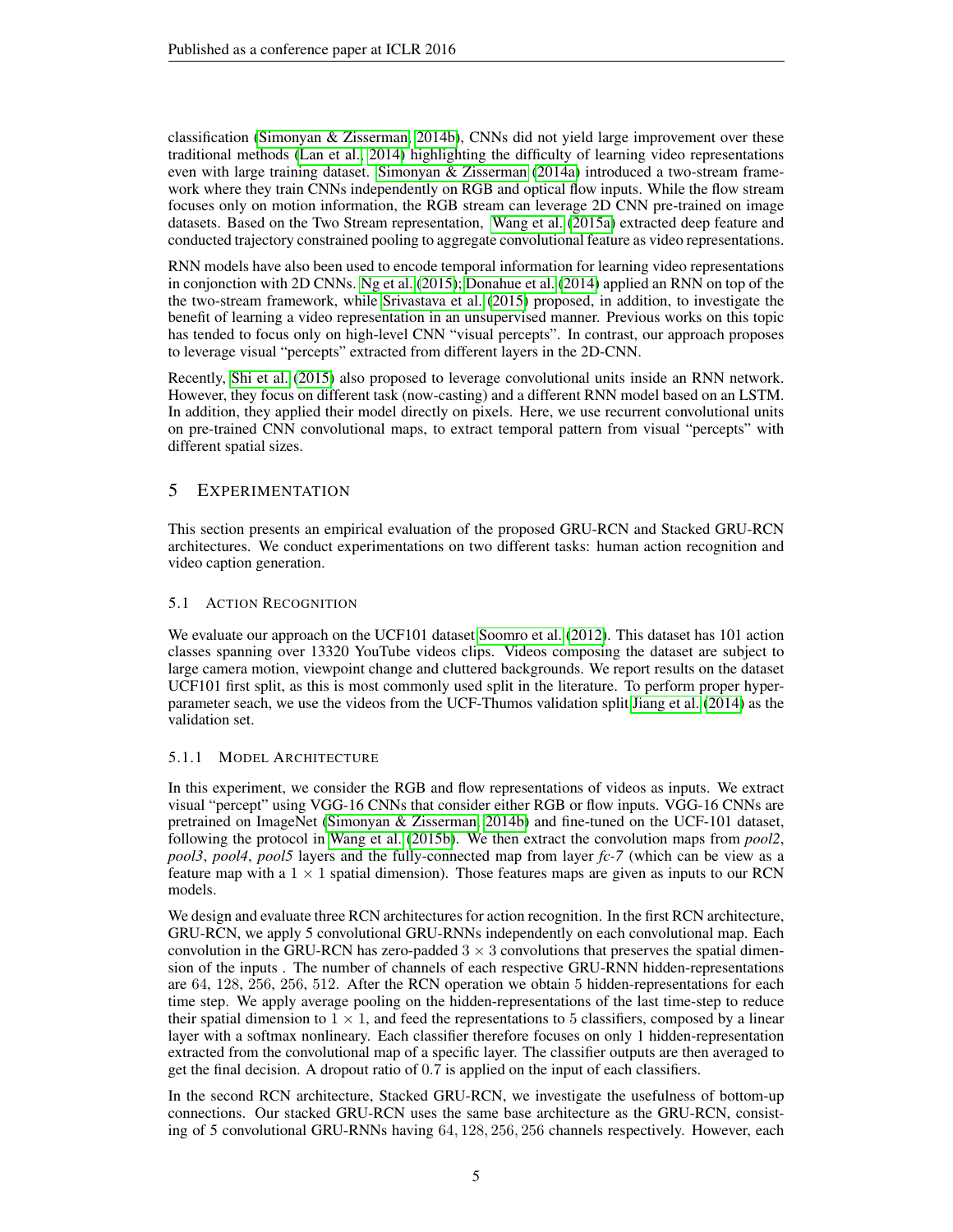convolutional GRU-RNN is now preconditioned on the hidden-representation that the GRU-RNN applied on the previous convolution-map outputs. We apply max-pooling on the hidden representations between the GRU-RNN layers for the compatibility of the spatial dimensions. As for the previous architecture, each GRU-RNN hidden-representation at the last time step is pooled and then given as input to a classifier.

Finally, in our bi-directional GRU-RCN, we investigate the importance of reverse temporal information. Given convolutional maps extracted from one layer, we run the GRU-RCN twice, considering the inputs in both sequential and reverse temporal order. We then concatenate the last hiddenrepresentations of the foward GRU-RCN and backward GRU-RCN, and give the resulting vector to a classifier.

#### 5.1.2 MODEL TRAINING AND EVALUATION

We follow the training procedure introduced by the two-stream framework [Simonyan & Zisser](#page-9-11)[man](#page-9-11) [\(2014a\)](#page-9-11). At each iteration, a batch of 64 videos are sampled randomly from the the training set. To perform scale-augmentation, we randomly sample the cropping width and height from 256, 224, 192, 168. The temporal cropping size is set to 10. We then resize the cropped volume to  $224 \times 224 \times 10$ . We estimate each model parameters by maximizing the model log-likelihood:

$$
\mathcal{L}(\boldsymbol{\theta}) = \frac{1}{N} \sum_{n=1}^{N} \log p(y^n \mid c(\mathbf{x}^n), \boldsymbol{\theta}),
$$

where there are N training video-action pairs  $(x^n, y^n)$ , c is a function that takes a crop at random. We use Adam [Kingma & Ba](#page-9-15) [\(2014\)](#page-9-15) with the gradient computed by the backpropagation algorithm. We perform early stopping and choose the parameters that maximize the log-probability of the validation set.

We also follow the evaluation protocol of the two-stream framework Simonyan  $\&$  Zisserman [\(2014a\)](#page-9-11). At the test time, we sample 25 equally spaced video sub-volumes with a temporal size of 10 frames. From each of these selected sub-volumes, we obtain 10 inputs for our model, i.e. 4 corners, 1 center, and their horizontal flipping. The final pre- diction score is obtained by averaging across the sampled sub-volumes and their cropped regions.

## <span id="page-5-0"></span>5.1.3 RESULTS

| Method                                                              | RGB  | Flow |
|---------------------------------------------------------------------|------|------|
| VGG-16                                                              | 78.0 | 85.4 |
| VGG-16 RNN                                                          | 78.1 | 84.9 |
| <b>GRU-RCN</b>                                                      | 79.9 | 85.7 |
| <b>Stacked-GRU RCN</b>                                              | 78.3 |      |
| <b>Bi-directional GRU-RCN</b>                                       | 80.7 |      |
| Two-Stream Simonyan & Zisserman (2014b)                             | 72.8 | 81.2 |
| Two-Stream + LSTM Donahue et al. (2014)                             | 71.1 | 76.9 |
| Two-Stream $+$ LSTM $+$ Unsupervised Srivastava et al. (2015)       | 77.7 | 83.7 |
| Improved Two-Stream Wang et al. (2015b)                             | 79.8 | 85.7 |
| C3D one network Tran et al. $(2014)$ , 1 million videos as training | 82.3 |      |
| C3D ensemble Tran et al. (2014), 1 million videos as training       | 85.2 |      |
| Deep networks Karpathy et al. (2014), 1 million videos as training  | 65.2 |      |

Table 1: Classification accuracy of different variants of the model on the UCF101 split 1. We report the performance of previous works that learn representation using only RGB information only.

We compare our approach with two different baselines, VGG-16 and VGG-16 RNN. VGG-16 is the 2D spatial stream that is described in [Wang et al.](#page-10-2) [\(2015b\)](#page-10-2). We take the VGG-16 model, pretrained on Image-Net and fine-tune it on the UCF-101 dataset. VGG-16 RNN baseline applied an RNN, using fully-connected gated-recurrent units, on top-of VGG-16. It takes as input the VGG-16 fully-connected representation *fc-7*. Following GRU-RCN top-layer, the VGG-16 RNN has hiddenrepresentation dimensionality of 512.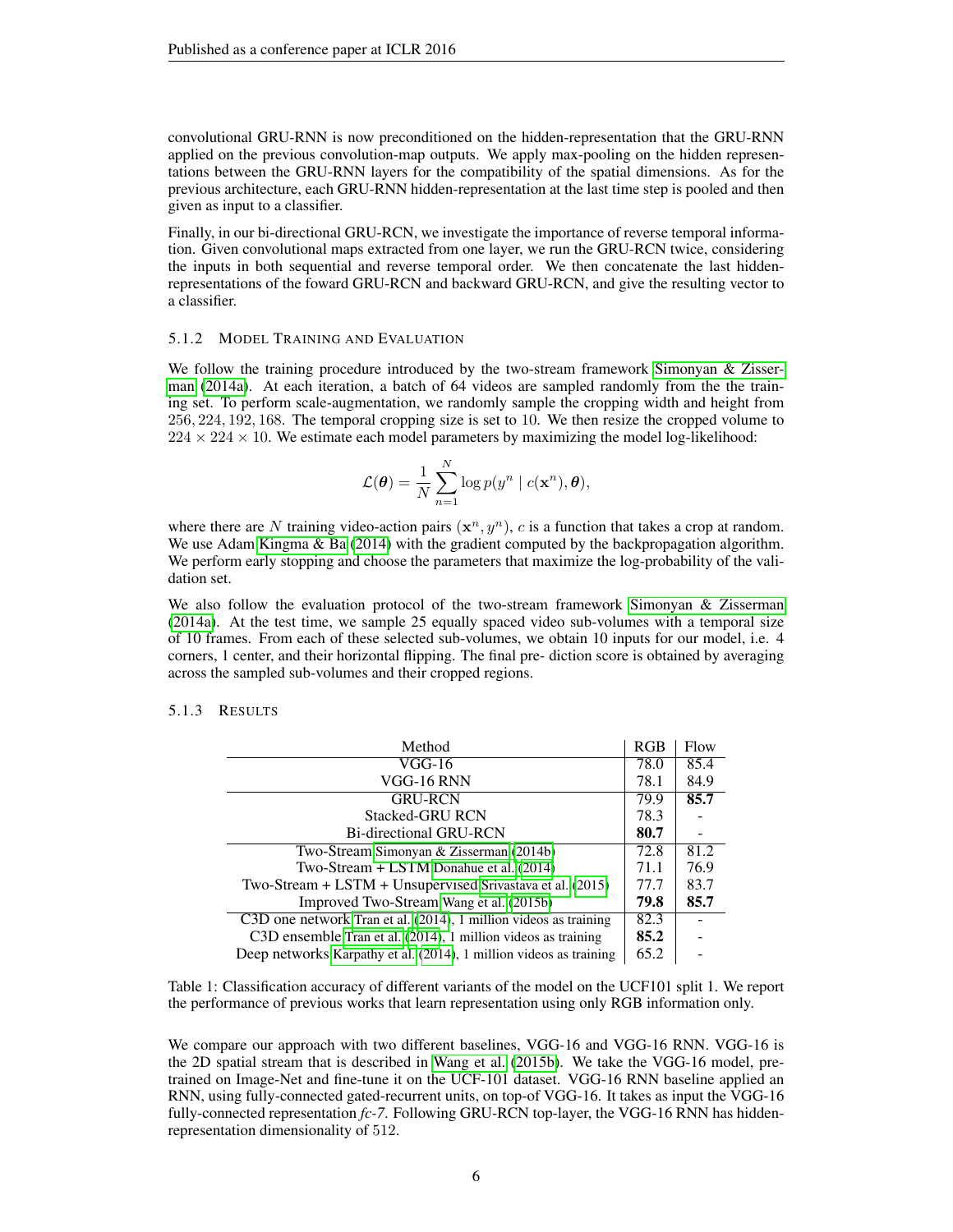The first column of Table [1](#page-5-0) focuses on RGB inputs. We first report results of different GRU-RCN variants and compare them with the two baselines: VGG-16 and VGG-16 RNN. Our GRU-RCN variants all outperform the baselines, showing the benefit of delving deeper into a CNN in order to learn a video representation. We notice that VGG-16 RNN only slightly improve over the VGG-16 baseline, 78.1 against 78.0. This result confirms that CNN top-layer tends to discard temporal variation over short temporal windows. Stacked-GRU RCN performs significantly lower than GRU-RCN and Bi-directional GRU-RCN. We argue that bottom-up connection, increasing the depth of the model, combined with the lack of training data (UCF-101 is train set composed by only 9500 videos) make the Stacked-GRU RCN learning difficult. The bi-directional GRU-RCN performs the best among the GRU-RCN variant with an accuracy of 80.7, showing the advantage of modeling temporal information in both sequential and reverse order. Bi-directional GRU-RCN obtains a gain 3.4% in term of performances, relatively to the baselines that focus only the VGG-16 top layer.

Table [1](#page-5-0) also reports results from other state-of-art approaches using RGB inputs. C3D [Tran et al.](#page-10-1) [\(2014\)](#page-10-1) obtains the best performance on UCF-101 with 85.2. However, it should be noted that C3D is trained over 1 million videos. Other approaches use only the 9500 videos of UCF101 training set for learning temporal pattern. Our Bi-directional GRU-RCN compare favorably with other Recurrent Convolution Network (second blocks), confirming the benefit of using different CNN layers to model temporal variation.

Table [1](#page-5-0) also evaluates the GRU-RCN model applied flow inputs. VGG-16 RNN baseline actually decreases the performance compared to the VGG-16 baseline. On the other hand, GRU-RCN outperforms the VGG-16 baseline achieving 85.7 against 85.4. While the improvement is less important than the RGB stream, it should be noted that the flow stream of VGG-16 is applied on 10 consecutive flow inputs to extract visual "percepts", and therefore already captures some motion information.

Finally, we investigate the combination of the RGB and flow streams. Following [Wang et al.](#page-10-2) [\(2015b\)](#page-10-2), we use a weighted linear combination of their prediction scores, where the weight is set to 2 as for the flow stream net and 1 for the temporal stream. Fusion the VGG-16 model baseline achieve an accuracy of 89.1. Combining the RGB Bi-directional GRU-RCN with the flow GRU-RCN achieves a performance gain of 1.9% over baseline, reaching 90.8. Our model is on part with [Wang et al.](#page-10-2) [\(2015b\)](#page-10-2) that obtain state-of-art results using both RGB and flow streams which obtains 90.9.

# 5.2 VIDEO CAPTIONING

We also evaluate our representation on the video captioning task using YouTube2Text video corpus [Chen & Dolan](#page-8-3) [\(2011\)](#page-8-3). The dataset has 1,970 video clips with multiple natural language descriptions for each video clip. The dataset is open-domain and covers a wide range of topics such as sports, animals, music and movie clips. Following [Yao et al.](#page-10-4) [\(2015b\)](#page-10-4), we split the dataset into a training set of 1,200 video clips, a validation set of 100 clips and a test set consisting of the remaining clips.

## 5.2.1 MODEL SPECIFICATIONS

To perform video captioning, we use the so-called encoder-decoder framework [Cho et al.](#page-8-2) [\(2014\)](#page-8-2). In this framework the encoder maps input videos into abstract representations that precondition a caption-generating decoder.

As for encoder, we compare both VGG-16 CNN and Bi-directional GRU-RCN. Both models have been fine-tuned on the UCF-101 dataset and therefore focus on detecting *actions*. To extract an abstract representation from a video, we sample  $K$  equally-space segments. When using the VGG-16 encoder, we provide the  $fc7$  layer activations of the each segment's first frame as the input to the text-decoder. For the GRU-RCN, we apply our model on the segment's 10 first frames. We concatenate the GRU-RCN hidden-representation from the last time step. The concatenated vector is given as the input to the text decoder. As it has been shown that characterizing *entities* in addition of *action* is important for the caption-generation task [Yao et al.](#page-10-5) [\(2015a\)](#page-10-5), we also use as encoder a CNN [Szegedy et al.](#page-9-16) [\(2014\)](#page-9-16), pretrained on ImageNet, that focuses on detecting static visual object categories.

As for the decoder, we use an LSTM text-generator with soft-attention on the video temporal frames [Yao et al.](#page-10-4) [\(2015b\)](#page-10-4).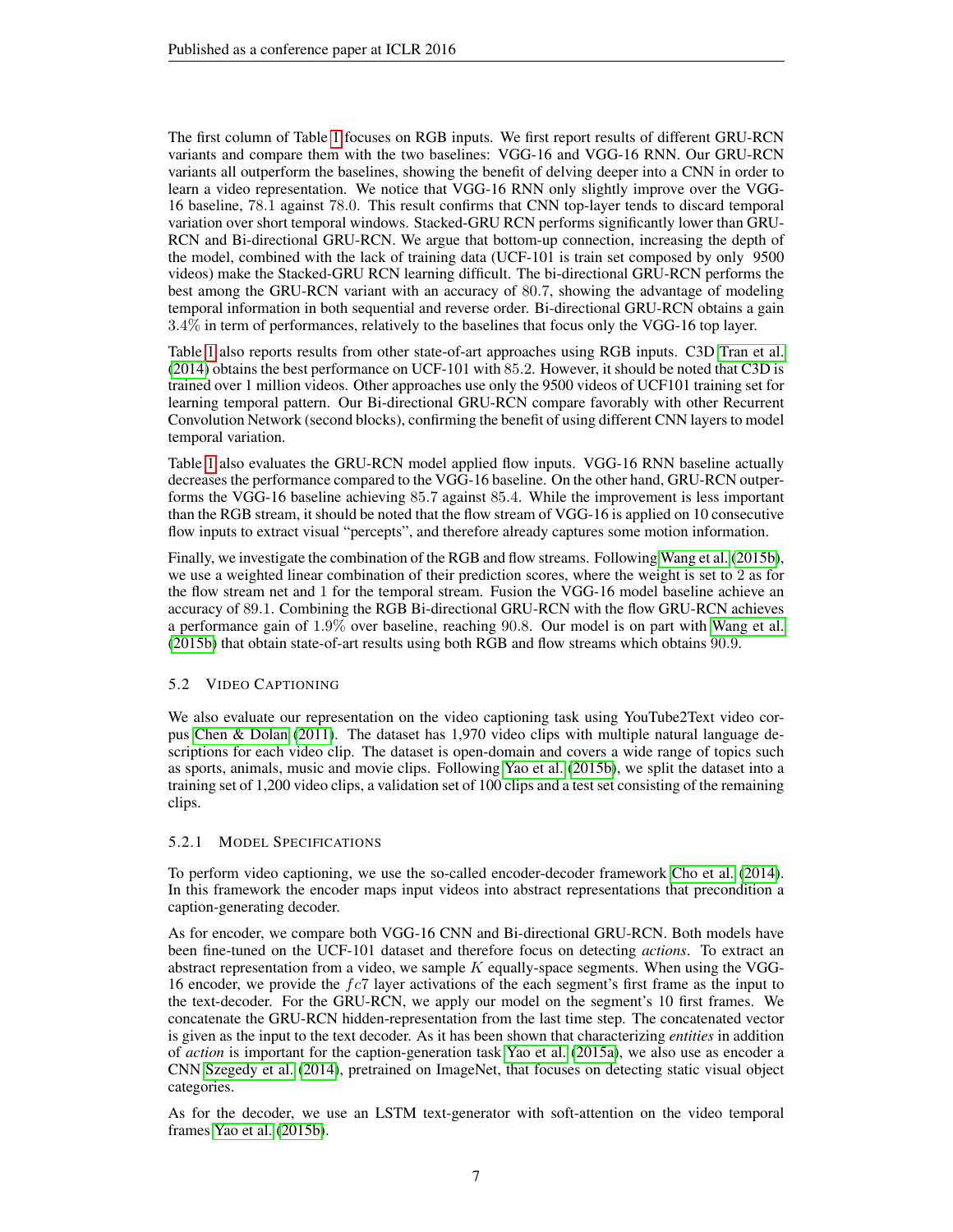<span id="page-7-0"></span>

|                                                     | YouTube2Text             |             |               |               |
|-----------------------------------------------------|--------------------------|-------------|---------------|---------------|
| Model                                               | model selection          | <b>BLEU</b> | <b>METEOR</b> | <b>CIDE</b> r |
| VGG-16 Encoder                                      | <b>BLEU</b>              | 0.3700      | 0.2640        | 0.4330        |
| Bi-directional GRU-RCN Encoder                      | <b>BLEU</b>              | 0.4100      | 0.2850        | 0.5010        |
| GoogleNet Encoder                                   | <b>BLEU</b>              | 0.4128      | 0.2900        | 0.4804        |
| GoogleNet + Bi-directional GRU-RCN Encoder          | <b>BLEU</b>              | 0.4963      | 0.3075        | 0.5937        |
| GoogleNet + Bi-directional GRU-RCN Encoder          | $\mathbf{N}$ LL          | 0.4790      | 0.3114        | 0.6782        |
| GoogleNet + Bi-directional GRU-RCN Encoder          | <b>METEOR</b>            | 0.4842      | 0.3170        | 0.6538        |
| GoogleNet + Bi-directional GRU-RCN Encoder          | <b>CIDE</b> <sup>r</sup> | 0.4326      | 0.3160        | 0.6801        |
| GoogleNet + HRNE (Pan et al., 2015)                 |                          | 0.436       | 0.321         |               |
| $VGG + p-RNN$ (Yu et al., 2015)                     |                          | 0.443       | 0.311         |               |
| $VGG + C3D + p-RNN$ (Yu et al., 2015)               |                          | 0.499       | 0.326         |               |
| Soft-attention Yao et al. (2015b)                   |                          | 0.4192      | 0.2960        | 0.5167        |
| Venugopalan <i>et al.</i> Venugopalan et al. (2015) |                          | 0.3119      | 0.2687        |               |
| + Extra Data (Flickr30k, COCO)                      |                          | 0.3329      | 0.2907        |               |
| Thomason <i>et al.</i> Thomason et al. (2014)       |                          | 0.1368      | 0.2390        |               |

Table 2: Performance of different variants of the model on YouTube2Text for video captioning. Representations obtained with the proposed RCN architecture combined with decoders from [Yao](#page-10-4) [et al.](#page-10-4) [\(2015b\)](#page-10-4) offer a significant performance boost, reaching the performance of the other state-ofthe-art models.

#### 5.2.2 TRAINING

For all video captioning models, we estimated the parameters  $\theta$  of the decoder by maximizing the log-likelihood:

$$
\mathcal{L}(\boldsymbol{\theta}) = \frac{1}{N} \sum_{n=1}^N \sum_{i=1}^{t_n} \log p(y_i^n \mid y_{\leq i}^n, \mathbf{x}^n, \boldsymbol{\theta}),
$$

where there are N training video-description pairs  $(\mathbf{x}^n, y^n)$ , and each description  $y^n$  is  $t_n$  words long. We used Adadelta [Zeiler](#page-10-9) [\(2012\)](#page-10-9) We optimized the hyperparameters (e.g. number of LSTM units and the word embedding dimensionality, number of segment  $K$ ) using random search [\(Bergstra](#page-8-5) [& Bengio, 2012\)](#page-8-5) to maximize the log-probability of the validation set.

#### 5.2.3 RESULTS

Table [2](#page-7-0) reports the performance of our proposed method using three automatic evaluation metrics. These are BLEU in [Papineni et al.](#page-9-18) [\(2002\)](#page-9-18), METEOR in [Denkowski & Lavie](#page-9-19) [\(2014\)](#page-9-19) and CIDEr in [Vedantam et al.](#page-10-10) [\(2014\)](#page-10-10). We use the evaluation script prepared and introduced in [Chen et al.](#page-8-6) [\(2015\)](#page-8-6). All models are early-stopped based on the negative-log-likelihood (NLL) of the validation set. We then select the model that performs best on the validation set according to the metric at consideration.

The first two lines of Table [2](#page-7-0) compare the performances of the VGG-16 and Bi-directional GRU-RCN encoder. Results clearly show the superiority of the Bi-Directional GRU-RCN Encoder as it outperforms the VGG-16 Encoder on all three metrics. In particular, GRU-RCN Encoder obtains a performance gain of 10% compared to the VGG-16 Encoder according to the BLEU metric. Combining our GRU-RCN Encoder that focuses on *action* with a GoogleNet Encoder that captures visual *entities* further improve the performances.

Our GoogleNet + Bi-directional GRU-RCN approach significantly outperforms Soft-attention [Yao](#page-10-4) [et al.](#page-10-4) [\(2015b\)](#page-10-4) that relies on a GoogLeNet and cuboids-based 3D-CNN Encoder, in conjunction to a similar soft-attention decoder. This result indicates that our approach is able to offer more effective representations. According to the BLEU metric, we also outperform other approaches using more complex decoder schemes such as spatial and temporal attention decoder [\(Yu et al., 2015\)](#page-10-6) or a hierarchical RNN decoder [\(Pan et al., 2015\)](#page-9-17) Our approach is on par with [Yu et al.](#page-10-6) [\(2015\)](#page-10-6), without the need of using a C3D-encoder that requires training on large-scale video dataset.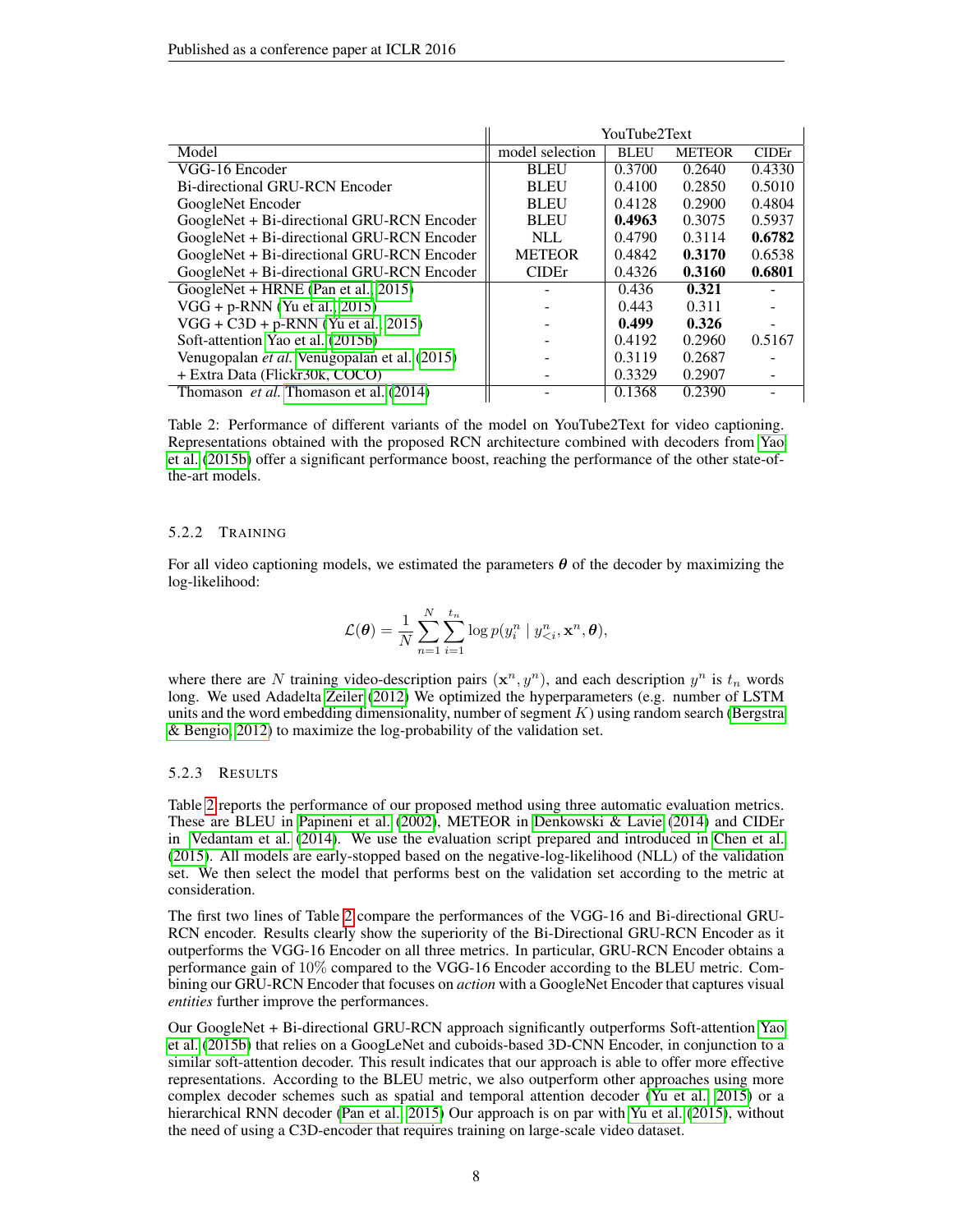# 6 CONCLUSION

In this work, we address the challenging problem of learning discriminative and abstract representations from videos. We identify and underscore the importance of modeling temporal variation from "visual percepts" at different spatial resolutions. While high-level percepts contain highly discriminative information, they tend to have a low-spatial resolution. Low-level percepts, on the other hand, preserve a higher spatial resolution from which we can model finer motion patterns. We introduce a novel recurrent convolutional network architecture that leverages convolutional maps, from all levels of a deep convolutional network trained on the ImageNet dataset, to take advantage of "percepts" from different spatial resolutions.

We have empirically validated our approach on the Human Action Recognition and Video Captioning tasks using the UCF-101 and YouTube2Text datasets. Experiments demonstrate that leveraging "percepts" at multiple resolutions to model temporal variation improve over our baseline model, with respective gain of  $3.4\%$  and  $10\%$  for the action recognition and video captions tasks using RGB inputs. In particular, we achieve results comparable to state-of-art on YouTube2Text using a simpler text-decoder model and without extra 3D CNN features.

#### ACKNOWLEDGMENTS

The authors would like to acknowledge the support of the following agencies for research funding and computing support: NSERC, Calcul Québec, Compute Canada, the Canada Research Chairs and CIFAR. We would also like to thank the developers of Theano [\(Bergstra et al., 2010;](#page-8-7) [Bastien](#page-8-8) [et al., 2012\)](#page-8-8) , for developing such a powerful tool for scientific computing.

## **REFERENCES**

- <span id="page-8-0"></span>Bahdanau, D., Cho, K., and Bengio, Y. Neural machine translation by jointly learning to align and translate. *arXiv preprint arXiv:1409.0473*, 2014.
- <span id="page-8-8"></span>Bastien, Frédéric, Lamblin, Pascal, Pascanu, Razvan, Bergstra, James, Goodfellow, Ian J., Bergeron, Arnaud, Bouchard, Nicolas, and Bengio, Yoshua. Theano: new features and speed improvements. Deep Learning and Unsupervised Feature Learning NIPS 2012 Workshop, 2012.
- <span id="page-8-4"></span>Bengio, Y., Simard, P., and Frasconi, P. Learning long-term dependencies with gradient descent is difficult. *Neural Networks, IEEE Transactions on*, 1994.
- <span id="page-8-5"></span>Bergstra, James and Bengio, Yoshua. Random search for hyper-parameter optimization. *JMLR*, 2012.
- <span id="page-8-7"></span>Bergstra, James, Breuleux, Olivier, Bastien, Frédéric, Lamblin, Pascal, Pascanu, Razvan, Desjardins, Guillaume, Turian, Joseph, Warde-Farley, David, and Bengio, Yoshua. Theano: a CPU and GPU math expression compiler. In *Proceedings of the Python for Scientific Computing Conference (SciPy)*, 2010.
- <span id="page-8-1"></span>Brox, T. and Malik, J. Large displacement optical flow: descriptor matching in variational motion estimation. *Pattern Analysis and Machine Intelligence, IEEE Transactions on*, 2011.
- <span id="page-8-3"></span>Chen, David L and Dolan, William B. Collecting highly parallel data for paraphrase evaluation. In *Proceedings of the 49th Annual Meeting of the Association for Computational Linguistics: Human Language Technologies-Volume 1*, pp. 190–200. Association for Computational Linguistics, 2011.
- <span id="page-8-6"></span>Chen, Xinlei, Fang, Hao, Lin, Tsung-Yi, Vedantam, Ramakrishna, Gupta, Saurabh, Dollar, Piotr, and Zitnick, C Lawrence. Microsoft coco captions: Data collection and evaluation server. *arXiv 1504.00325*, 2015.
- <span id="page-8-2"></span>Cho, K., Van Merrienboer, B., Gulcehre, C., Bahdanau, D., Bougares, F., Schwenk, H., and Bengio, ¨ Y. Learning phrase representations using rnn encoder-decoder for statistical machine translation. *arXiv preprint arXiv:1406.1078*, 2014.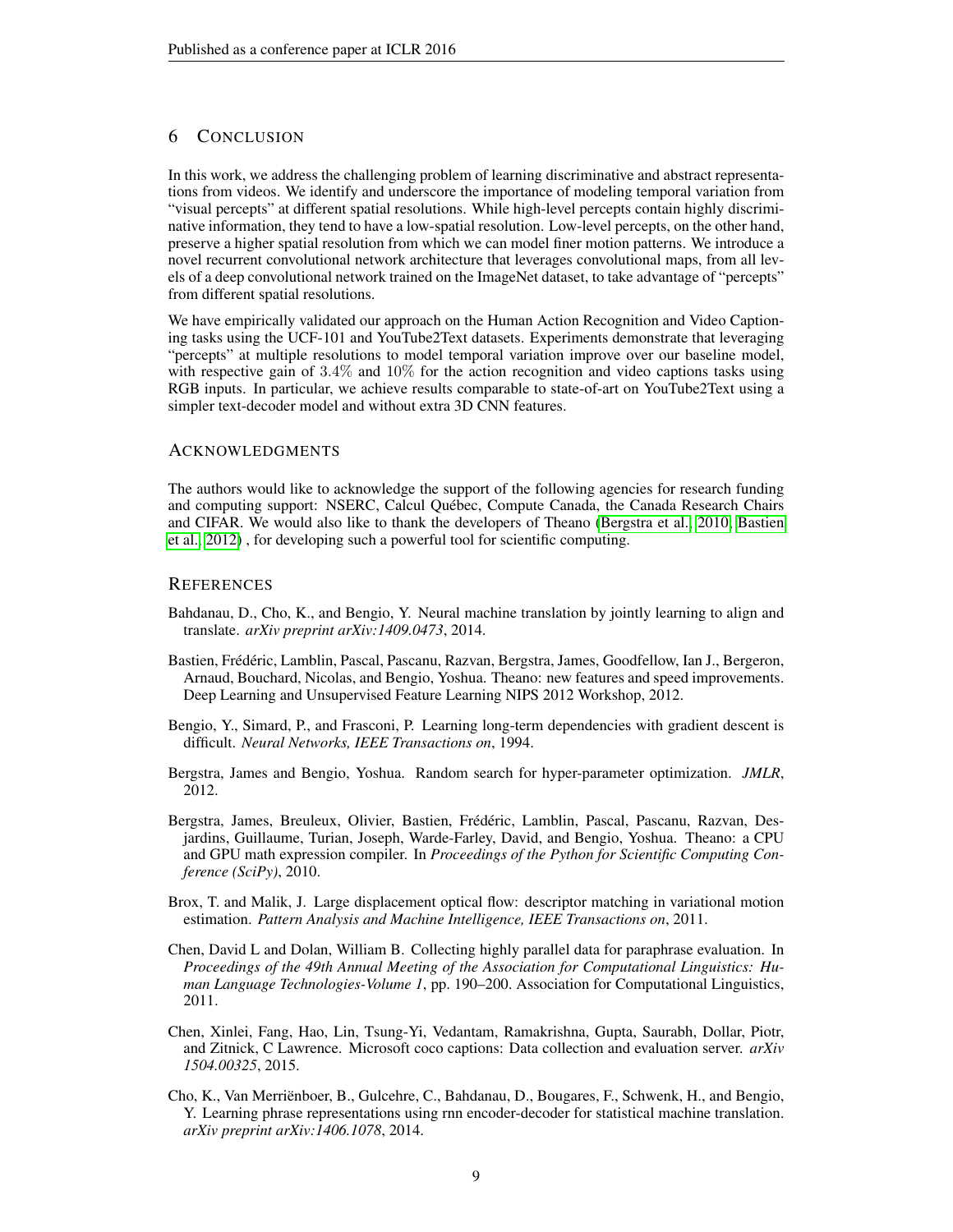- <span id="page-9-9"></span>Chung, Junyoung, Gulcehre, Caglar, Cho, KyungHyun, and Bengio, Yoshua. Empirical evaluation of gated recurrent neural networks on sequence modeling. *arXiv preprint arXiv:1412.3555*, 2014.
- <span id="page-9-19"></span>Denkowski, Michael and Lavie, Alon. Meteor universal: Language specific translation evaluation for any target language. In *EACL Workshop*, 2014.
- <span id="page-9-4"></span>Donahue, J., Hendricks, L., Guadarrama, S., Rohrbach, M., Venugopalan, S., Saenko, K., and Darrell, T. Long-term recurrent convolutional networks for visual recognition and description. *arXiv preprint arXiv:1411.4389*, 2014.
- <span id="page-9-2"></span>Graves, A. and Jaitly, N. Towards end-to-end speech recognition with recurrent neural networks. In *ICML*, 2014.
- <span id="page-9-8"></span>Hochreiter, Sepp and Schmidhuber, Jürgen. Long short-term memory. *Neural computation*, 1997.
- <span id="page-9-14"></span>Jiang, YG, Liu, J, Roshan Zamir, A, Toderici, G, Laptev, I, Shah, M, and Sukthankar, R. Thumos challenge: Action recognition with a large number of classes. *Technical Report*, 2014.
- <span id="page-9-10"></span>Karpathy, Andrej, Toderici, George, Shetty, Sachin, Leung, Tommy, Sukthankar, Rahul, and Fei-Fei, Li. Large-scale video classification with convolutional neural networks. In *CVPR*. IEEE, 2014.
- <span id="page-9-15"></span>Kingma, Diederik and Ba, Jimmy. Adam: A method for stochastic optimization. *arXiv preprint arXiv:1412.6980*, 2014.
- <span id="page-9-12"></span>Lan, Zhenzhong, Lin, Ming, Li, Xuanchong, Hauptmann, Alexander G, and Raj, Bhiksha. Beyond gaussian pyramid: Multi-skip feature stacking for action recognition. *arXiv preprint arXiv:1411.6660*, 2014.
- <span id="page-9-6"></span>LeCun, Y., Bottou, L., Bengio, Y., and Haffner, P. Gradient-based learning applied to document recognition. *Proceedings of the IEEE*, 1998.
- <span id="page-9-5"></span>Ng, Joe Yue-Hei, Hausknecht, Matthew, Vijayanarasimhan, Sudheendra, Vinyals, Oriol, Monga, Rajat, and Toderici, George. Beyond short snippets: Deep networks for video classification. *arXiv preprint arXiv:1503.08909*, 2015.
- <span id="page-9-17"></span>Pan, Pingbo, Xu, Zhongwen, Yang, Yi, Wu, Fei, and Zhuang, Yueting. Hierarchical recurrent neural encoder for video representation with application to captioning. *arXiv preprint arXiv:1511.03476*, 2015.
- <span id="page-9-18"></span>Papineni, Kishore, Roukos, Salim, Ward, Todd, and Zhu, Wei-Jing. Bleu: a method for automatic evaluation of machine translation. In *ACL*, 2002.
- <span id="page-9-0"></span>Sadanand, S. and Corso, J. Action bank: A high-level representation of activity in video. In *CVPR*. IEEE, 2012.
- <span id="page-9-13"></span>Shi, Xingjian, Chen, Zhourong, Wang, Hao, Yeung, Dit-Yan, Wong, Wai-Kin, and Woo, Wangchun. Convolutional lstm network: A machine learning approach for precipitation nowcasting. *arXiv preprint arXiv:1506.04214*, 2015.
- <span id="page-9-11"></span>Simonyan, Karen and Zisserman, Andrew. Two-stream convolutional networks for action recognition in videos. In *Advances in Neural Information Processing Systems*, pp. 568–576, 2014a.
- <span id="page-9-1"></span>Simonyan, Karen and Zisserman, Andrew. Very deep convolutional networks for large-scale image recognition. *arXiv preprint arXiv:1409.1556*, 2014b.
- <span id="page-9-7"></span>Soomro, Khurram, Zamir, Amir Roshan, and Shah, Mubarak. Ucf101: A dataset of 101 human actions classes from videos in the wild. *arXiv preprint arXiv:1212.0402*, 2012.
- <span id="page-9-3"></span>Srivastava, N., Mansimov, E., and Salakhutdinov, R. Unsupervised learning of video representations using lstms. In *ICML*, 2015.
- <span id="page-9-16"></span>Szegedy, Christian, Liu, Wei, Jia, Yangqing, Sermanet, Pierre, Reed, Scott, Anguelov, Dragomir, Erhan, Dumitru, Vanhoucke, Vincent, and Rabinovich, Andrew. Going deeper with convolutions. *arXiv preprint arXiv:1409.4842*, 2014.